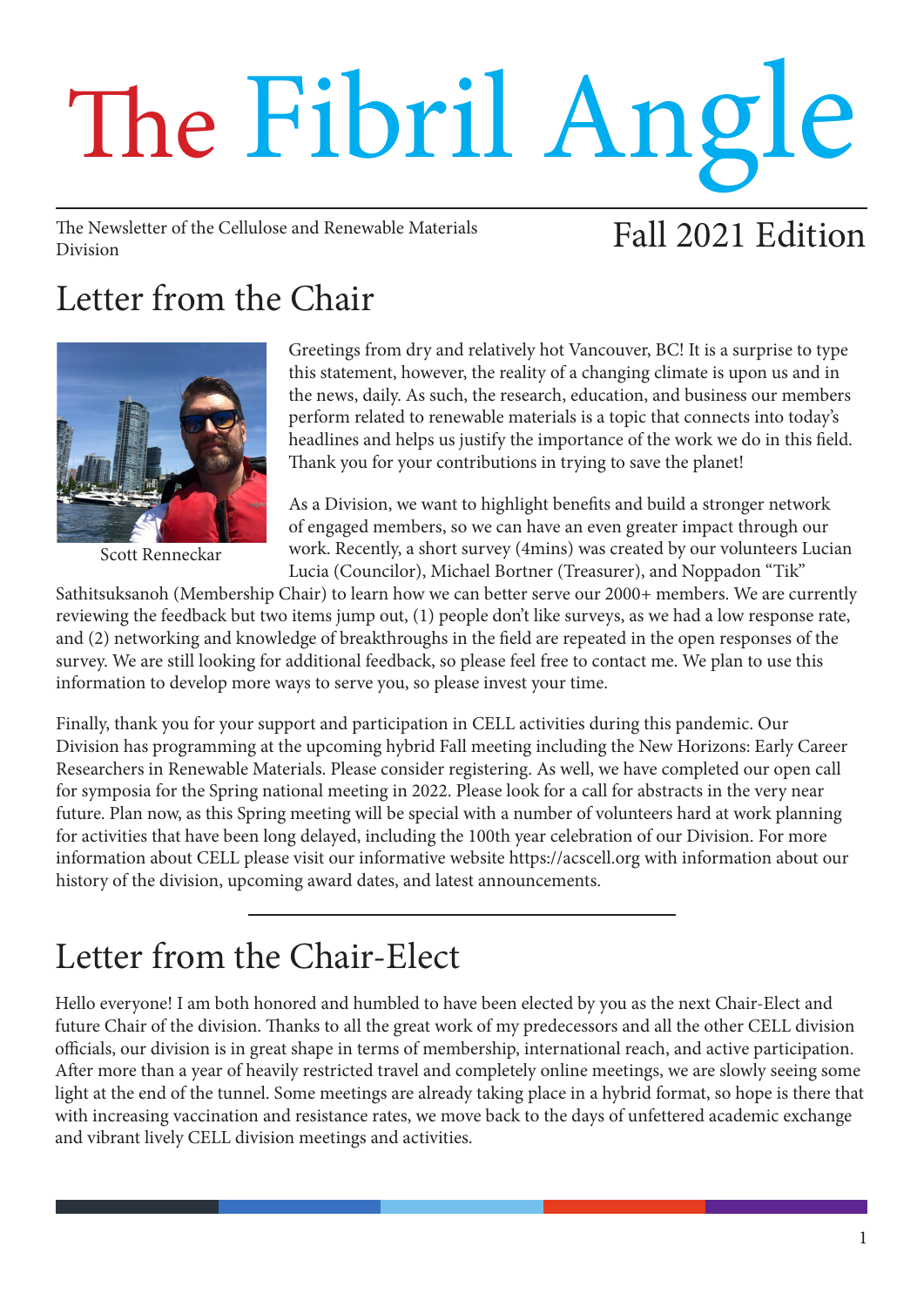#### The Fibril Angle | Fall 2021 Edition

Of course, to keep our division as welcoming and active as it has been, I will need the help of all of you as participants, organizers, and officials. Together we can make sure that our division remains a breeding ground for new ideas, new and stronger collaborations, and open scientific exchange, and that it remains a home for scientists of every rank, age, nationality, gender, heritage,… So please consider taking up an active role and stand for election or apply for a nominated position. Or, if you have an idea for a half day, full day, or multi-day symposium, or another event that could strengthen the division and benefit our members, don't hesitate to get in contact with the Program Chair, or any other officer. We need you and together, anything is possible. Wim Thielemans



## 2021 Anselme Payen Award

The 2021 Anselme Payen Award winner is Dr Yoshiharu Nishiyama, senior scientist at the Centre de Recherche sur les Mactromolécules Végétales (CERMAV) of French National Center for Scientific Research (CNRS) and Université Grenoble Alpes. He received his PhD in 2000 from the University of Tokyo, Japan, under supervision of professor T. Okano and S. Kuga, and under supervision of Dr. H. Chanzy during his 15 months stay at CERMAV. After graduation, he served the University of Tokyo at the department of biomaterial sciences as assistant professor until 2004. He then moved to France and joined CERMAV, as junior scientist and promoted to senior scientist in 2018. Dr Nishiyama will be presented with the award during 2022 ACS Spring National Meeting in San Diego, CA following a symposium in his honour.



Dr. Nishiyama is a physical chemist, looking at many aspects of cellulosics, mainly in the solid state. His main lines of research can be defined as the following:

- The use of scattering (X-rays, electrons and neutrons) and spectroscopy (NMR, infrared) methods to get insights on the structure of cellulosics and other crystalline polysaccharides (amylose, chitin, chitosan, etc.);
- The study of the properties of cellulose suspensions;
- The modeling of the physical properties of cellulose.

His seminal thesis work on the crystal structure of the cellulose allomorphs stands as a major progress for the understanding of the ultrastructural details of the cellulose crystals. The atomic coordinates in cellulose crystals deduced from his work are universally used today by all those active in the field. So far, he has supervised more than a dozen of PhD students and several Post Docs and visiting scientists. He has authored and co-authored more than 100 scientific publications and been named as a co-inventor in 4 patents. Dr Nishiyama is an editorial board of "Cellulose" and "Scientific Reports". He is also member of scientific and technical advisory panel of the Forestry beamline at the MAX-IV, the Swedish synchrotron in Lund.

#### Congratulations to him!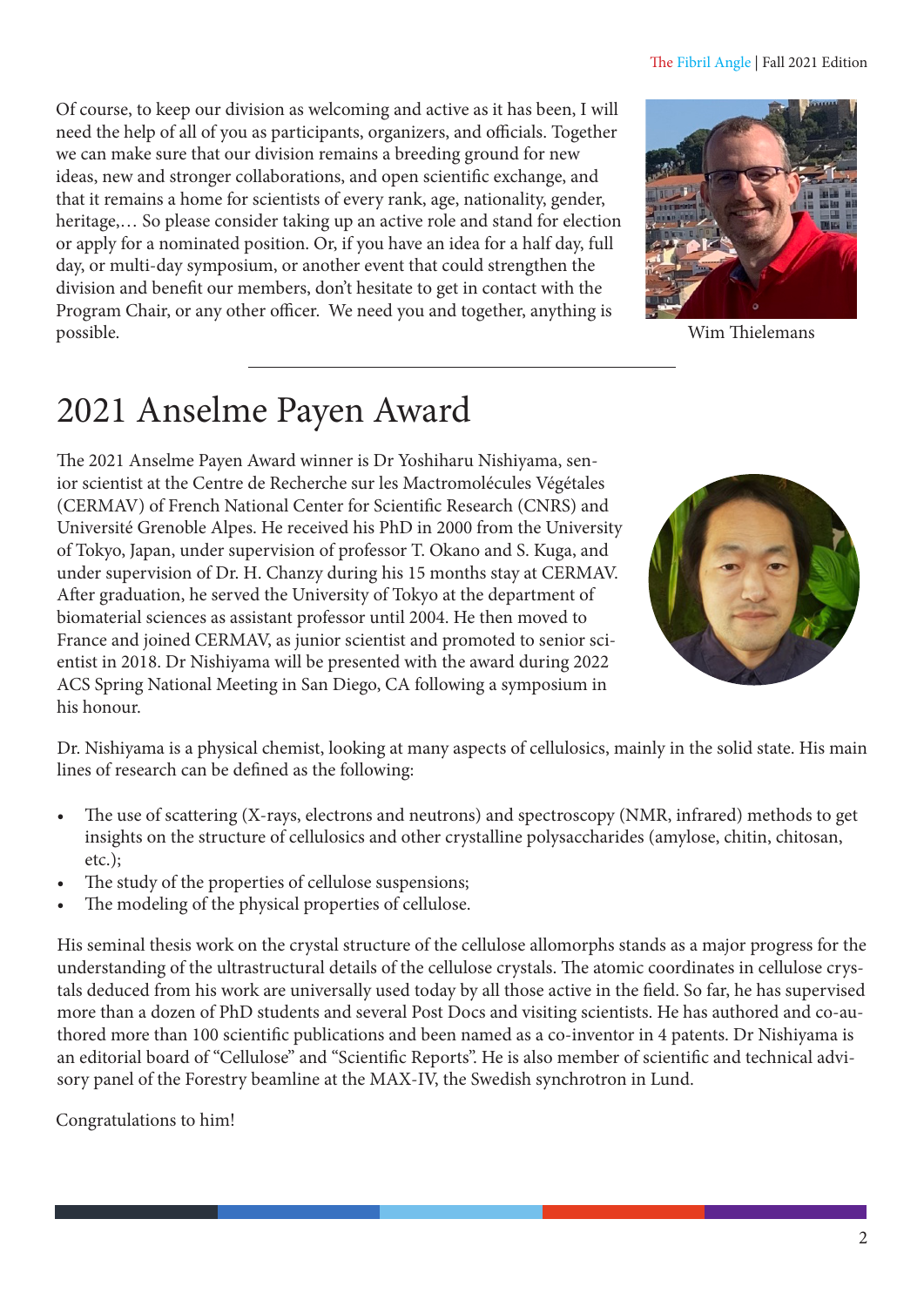# 2020 KINGFA Young Investigator Award



The 2020 KINGFA Young Investigator Award winner is Dr Gustav Nyström, from Empa – Swiss Federal Laboratories for Materials Science and Technology. Dr. Nyström has made significant contributions mainly within the field of nanocellulose but also within the field of amyloid fibril self-assembly and amyloid based functional materials.

His work on the single particle structure of nanocellulose has revealed new structural information about the cellulose nanofibrils, including how these particles twist in a right-handed fashion and how they break as a result of mechanical or

chemical action. Dr. Nyström's work on the assembly of nanocellulose into liquid crystal and gels has resulted in new fundamental knowledge on how the chirality of the single fibril translates to the chirality of the liquid crystal phase and how, based on the interactions between fibrils, kinetically trapped solid phases of nanocellulose can be characterized as colloidal glasses or gels.

He has also successfully demonstrated the use of nanocellulose in diverse applications, including energy storage and nanocellulose foams. Dr Nyström's research focus also include amyloid fibrils. Most notably, he discovered cholesteric phase in amyloids as well as improved our understanding of how local confinement of amyloid fibrils in small droplets control the resulting liquid crystalline phases in this system.

As the recipient of this award, Dr. Nyström will receive \$1,500 and a plaque. His talk in this Fall meeting is titled "Bottom-up assembly of nanocellulose materials".

Congratulations to Dr Nyström!

## 2021 Graduate Student Award

This year, we have an amazing pool of candidates for the CELL Division Graduate Student Awards. The panel narrowed down to the top two candidates but were unable to decide who should get the 1st place as both of them were equally good. Therefore, the Division has decided to award, for the first time, joint 1st place to Kazuho Daicho from the University of Tokyo and Werner Schlemmer from Graz University of Technology.





Kazuho's talk is titled "Studies on the crystallinity of cellulose nanofibers" and Werner's talk is titled "Lignin based active materials for redox-flow batteries" in this Fall meeting.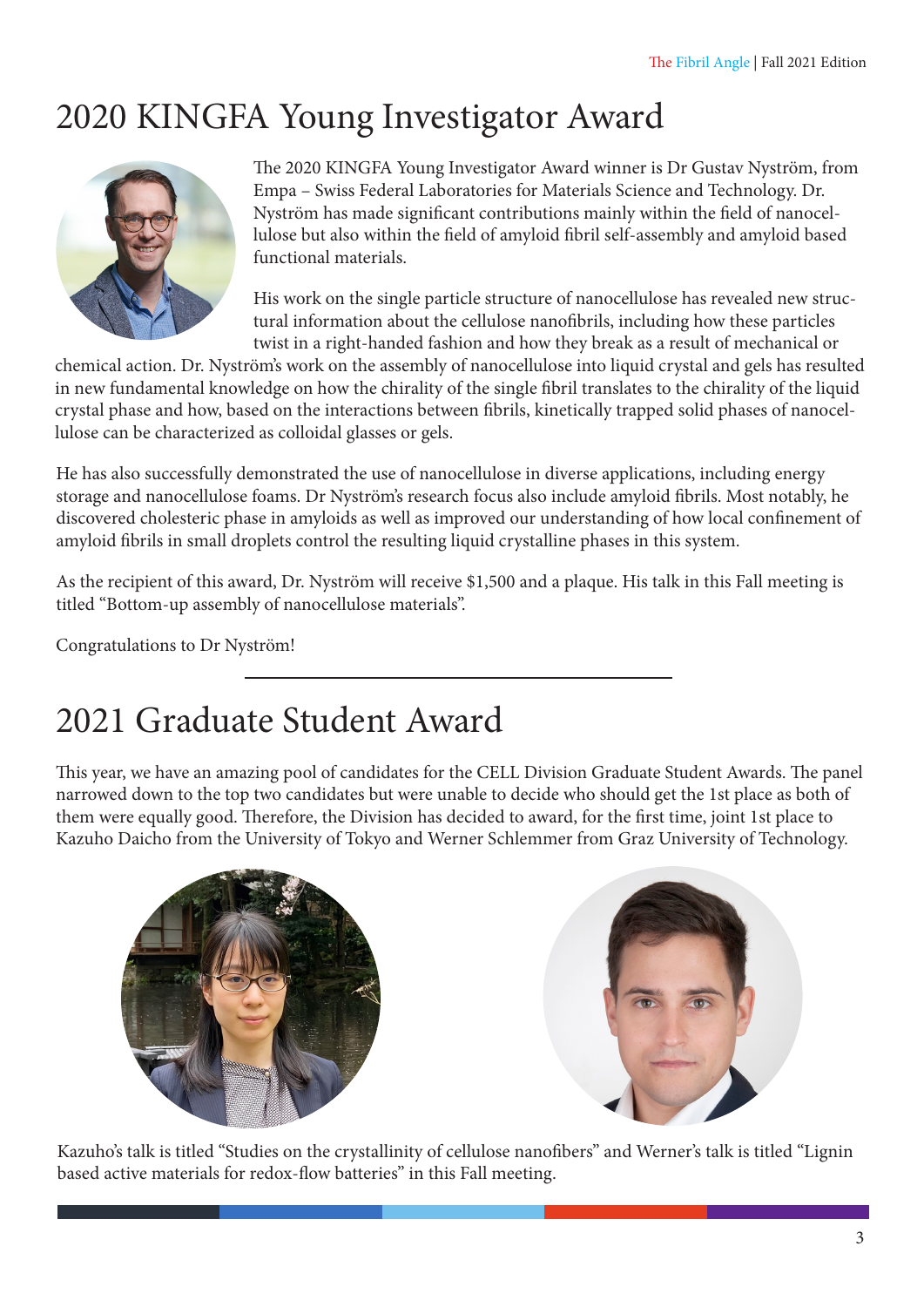# Meeting-at-a-glance: Symposia of CELL Division at the 2021 ACS Fall National Meeting & Exposition

This year's Fall ACS National Meeting will be a hybrid meeting held between August 22nd - 26th, 2021 and the CELL Division will be running two symposia, with 53 oral and poster presentations scheduled during this meeting The full schedule of the symposia organised by CELL Division can be found on the ACS Fall National Meeting & Exposition website.

There are three types of sessions for the meeting. In-Person (Broadcast) - These rooms are capable of live-streaming in and out of the technical session. All of the CELL in-person symposia at this meeting are this type of room. Full two way, live interaction. All registrants for the meeting have access to these rooms. In-Person (only) - These rooms are for in-person participants only. However, allowance is made for pre-recorded talks to be presented. There is no interaction between in-person and virtual attendees. CELL does not have any of these rooms. Virtual - Live stream presentations, away interaction. All participants have access to this content. Sessions are two hours with a half-hour sanitization break in between. Masks are to be worn at all times while in ACS venues.

• New Horizon Symposia: Early Career Researchers in Renewable Materials - Thursday August 26th, 2021

This symposium is orgniased to honour the KINGFA and graduate student award winners. There are two sessions arranged for this symposium - one hybrid and one virtual. These sessions are from 08:00 - 10:00 and from 10:30 - 12:15 EDT. In-person and virtual meeting participants will have full access to these sessions.

• Advances in Renewable Materials - Sunday to Wednesday August 22nd - 25th, 2021

There are 8 sessions organised in this symposium. In-person and virtual meeting participants will have full access to these sessions.

### • In-person only and virtual poster session - Sunday August 22nd, 2021

This poster session run in parallel on Sunday from 19:00 - 21:00 (EDT). Only those present in Atlanta will be able to participate in the in-person poster session. All attendees will be able to attend the virtual poster session.





The Anselme Payen Award, which includes a bronze medal and an honorarium of \$3,000, is given by the CELL Division of the ACS to honor and encourage

outstanding professional contributions to the science and chemical technology of cellulose and its allied products.

### KINGFA Young Investigator Award

Sponsored by Kingfa Scientific and Technology Co.,

## KİNGEA

the KINGFA Young Investigator Award recognizes outstanding contributions by young investigators to the science and chemical technology of cellulose and renewable materials. This is an annual award administered by the ACS CELL Division Awards Chair. The winner of the Award shall receive an invitation to give a presentation in recognition of the recipient at the ACS Annual meeting, \$1,500 cash, a plaque, up to \$500 in travel expenses and a complimentary Division Awards Banquet ticket.